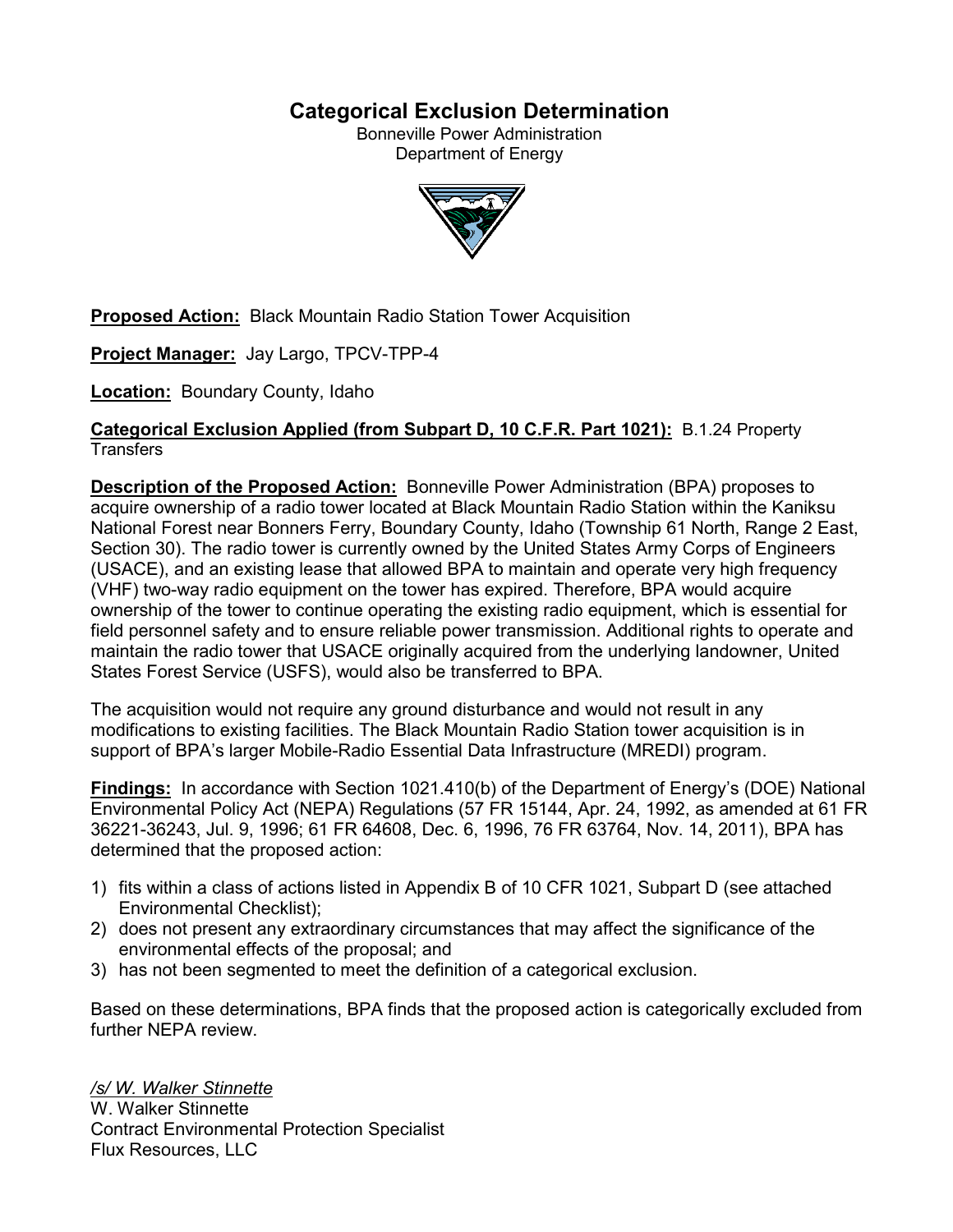Reviewed by:

*/s/ Carol P. Leiter* Carol P. Leiter Supervisory Environmental Protection Specialist

Concur:

*/s/ Sarah T. Biegel April 4, 2022* Sarah T. Biegel Date NEPA Compliance Officer

Attachment(s): Environmental Checklist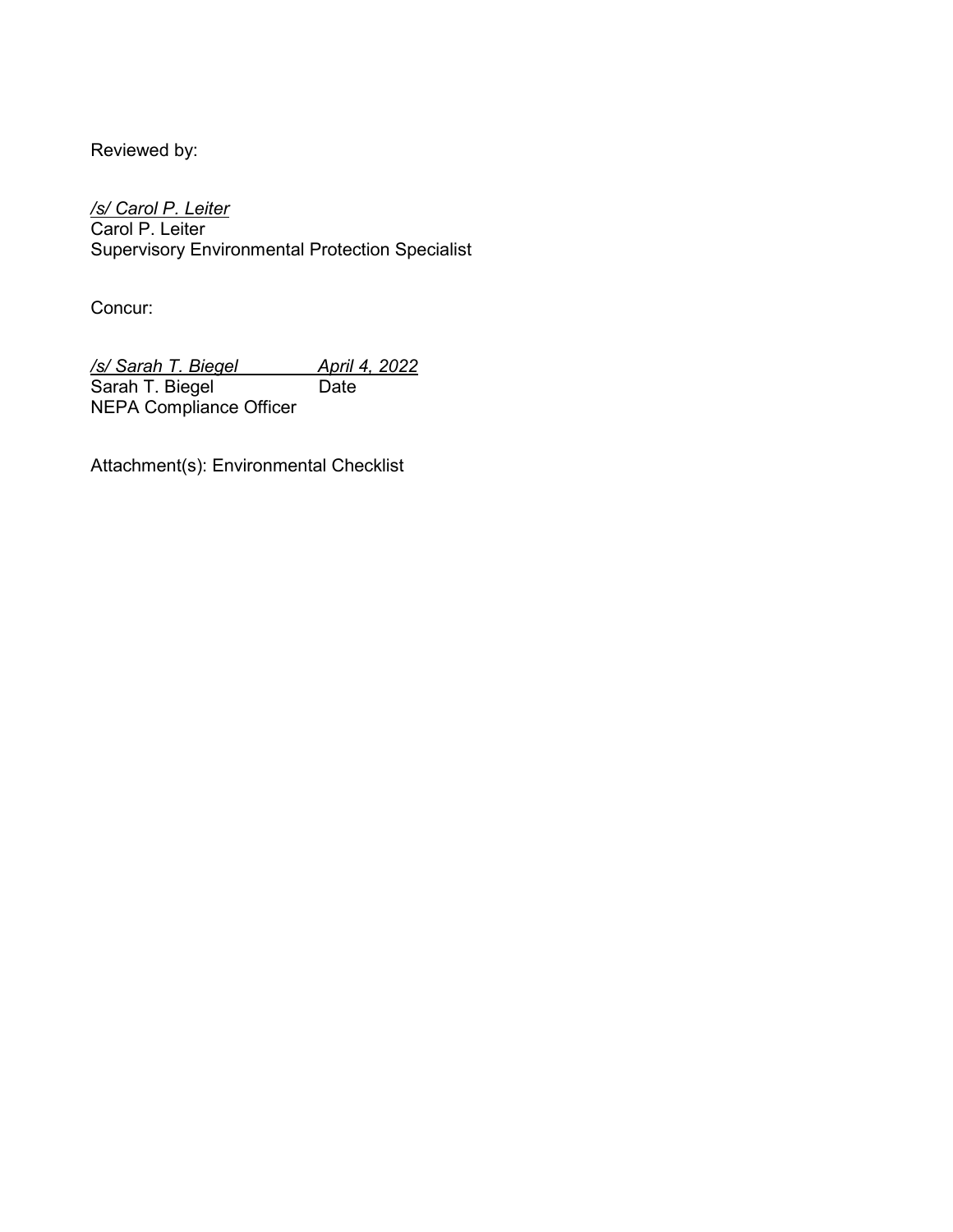# **Categorical Exclusion Environmental Checklist**

This checklist documents environmental considerations for the proposed project and explains why the project would not have the potential to cause significant impacts on environmentally sensitive resources and would meet other integral elements of the applied categorical exclusion.

**Proposed Action:** Black Mountain Radio Station Tower Acquisition

# **Project Site Description**

The radio tower is located at Black Mountain Radio Station on USFS property within the Kaniksu National Forest near Bonners Ferry, Boundary County, Idaho (Township 61 North, Range 2 East, Section 30). No on-the-ground work at Black Mountain Radio Station would be required.

# **Evaluation of Potential Impacts to Environmental Resources**

## **1. Historic and Cultural Resources**

Potential for Significance: No

Explanation: The USACE radio tower at Black Mountain Radio Station was constructed in 1975 and as such is not considered a historic resource. The proposed undertaking would not require any ground disturbance that could affect archaeological resources. Therefore, the proposed undertaking would have no potential to cause effects to historic properties.

## **2. Geology and Soils**

Potential for Significance: No

Explanation: The proposed action is a radio tower acquisition only. Therefore, the proposed action would not impact geology and soils.

## **3. Plants (including Federal/state special-status species and habitats)**

Potential for Significance: No

Explanation: The proposed action is a radio tower acquisition only. Therefore, the proposed action would have no effect on plant species or habitats.

#### **4. Wildlife (including Federal/state special-status species and habitats)**

Potential for Significance: No

Explanation: The proposed action is a radio tower acquisition only. Therefore, the proposed action would have no effect on wildlife species or habitats.

### **5. Water Bodies, Floodplains, and Fish (including Federal/state special-status species, ESUs, and habitats)**

Potential for Significance: No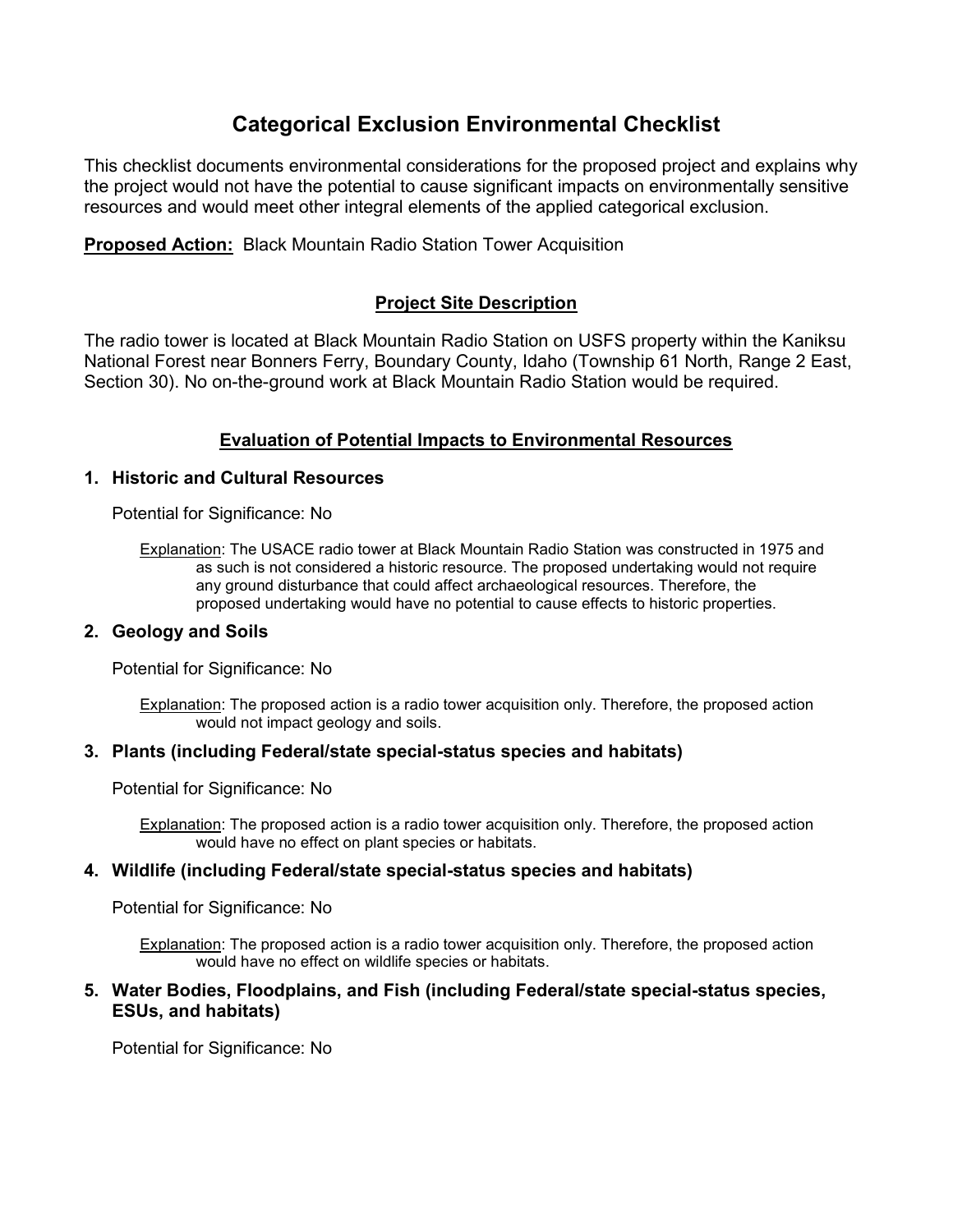Explanation: The proposed action is a radio tower acquisition only. Therefore, the proposed action would not impact water bodies or floodplains and would have no effect on fish species or habitats.

### **6. Wetlands**

Potential for Significance: No

Explanation: The proposed action is a radio tower acquisition only. Therefore, the proposed action would not impact wetlands.

#### **7. Groundwater and Aquifers**

Potential for Significance: No

Explanation: The proposed action is a radio tower acquisition only. Therefore, the proposed action would not impact groundwater and aquifers.

#### **8. Land Use and Specially-Designated Areas**

Potential for Significance: No

Explanation: The proposed action is a radio tower acquisition only. Therefore, the proposed action would not impact land use or specially-designated areas.

#### **9. Visual Quality**

Potential for Significance: No

Explanation: The proposed action is a radio tower acquisition only. Therefore, the proposed action would not impact visual quality.

## **10. Air Quality**

Potential for Significance: No

Explanation: The proposed action is a radio tower acquisition only. Therefore, the proposed action would not impact air quality.

#### **11. Noise**

Potential for Significance: No

Explanation: The proposed action is a radio tower acquisition only. Therefore, the proposed action would not impact noise levels.

#### **12. Human Health and Safety**

Potential for Significance: No

Explanation: The proposed action is a radio tower acquisition only. Therefore, the proposed action would not impact human health and safety.

## **Evaluation of Other Integral Elements**